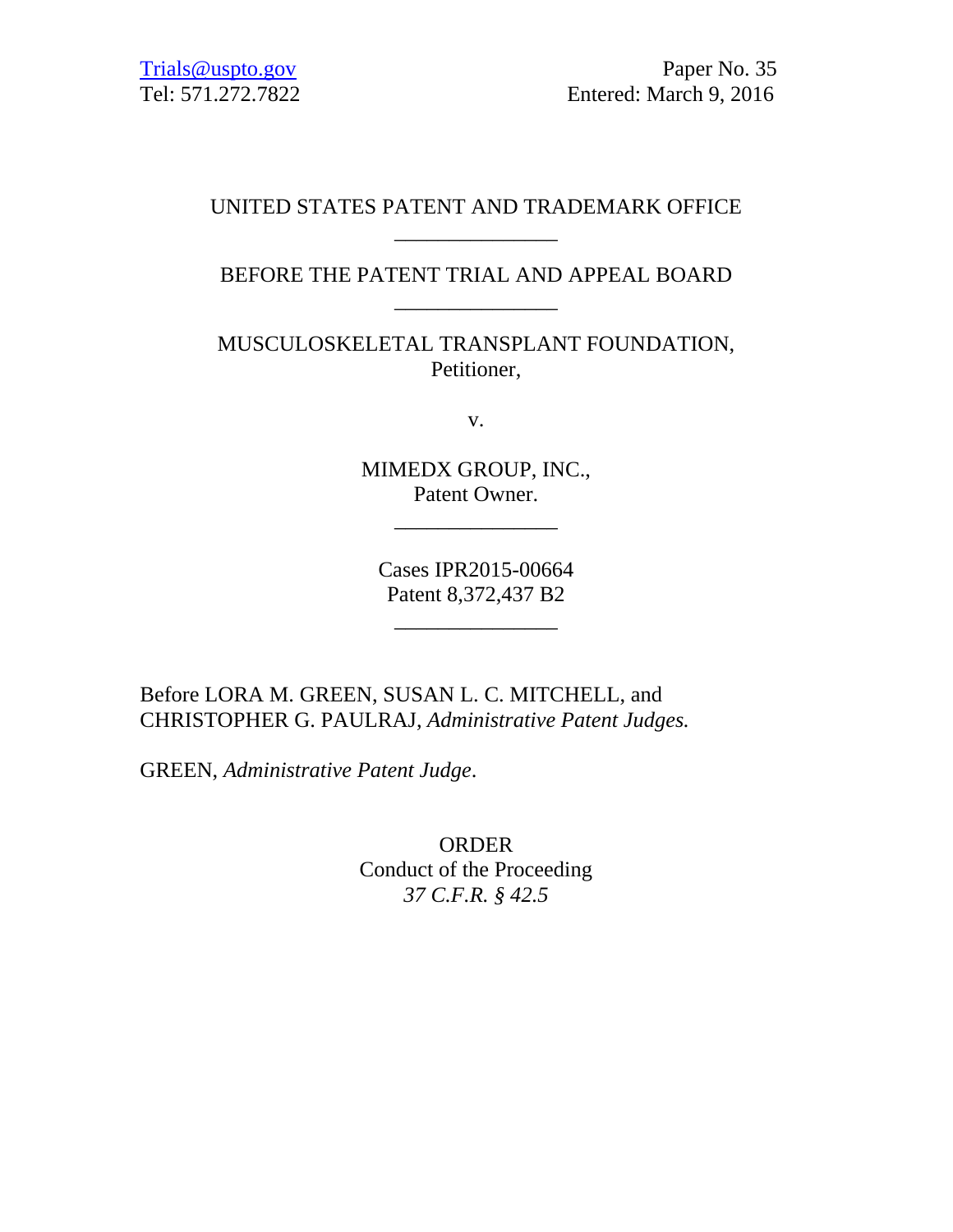## IPR2015-00664 Patent 8,372,437 B2

A conference call was held was held on Thursday, March 3, 2016, among John Kim and Ralph Selitto, counsel for Petitioner; Keith Broyles and Matthew Howell, counsel for Patent Owner; and Administrative Patent Judges Green, Mitchell, and Paulraj. Patent Owner requested the call to discuss Petitioner's Reply, as well as the exhibits filed with the Reply.

First, according to Patent Owner, Petitioner's Reply and associated evidence went beyond the scope of a proper Reply, and thus violated 37 C.F.R. § 42.23(b). According to Patent Owner, the Reply referenced approximately sixteen (16) new scientific articles not previously made of record, to which Patent Owner does not have an opportunity to respond. Petitioner responded that the Reply and evidence submitted constitute appropriate rebuttal to Patent Owner's Response, and thus do not exceed the scope of a proper Reply.

In response, we noted that whether a reply contains arguments or evidence that is outside the scope of a proper reply under 37 C.F.R. § 42.23(b) is left to the determination of the Board. That is, we will determine whether the Petitioner's Rely and evidence are outside the scope of a proper reply and rebuttal evidence when we review the parties' briefs and prepare the final written decision. If there are improper arguments or evidence, we may exclude the Reply and related evidence. In addition, if it so chooses, Patent Owner may discuss during oral argument which sections of the Petitioner's Reply, as well as the related evidence, exceed the scope of a proper Reply.

 Second, Patent Owner argues that Petitioner violated Federal Rule of Evidence ("FRE") 106, which is a rule of completeness. Patent Owner argues that Petitioner filed the brief's relating to claim construction from the

2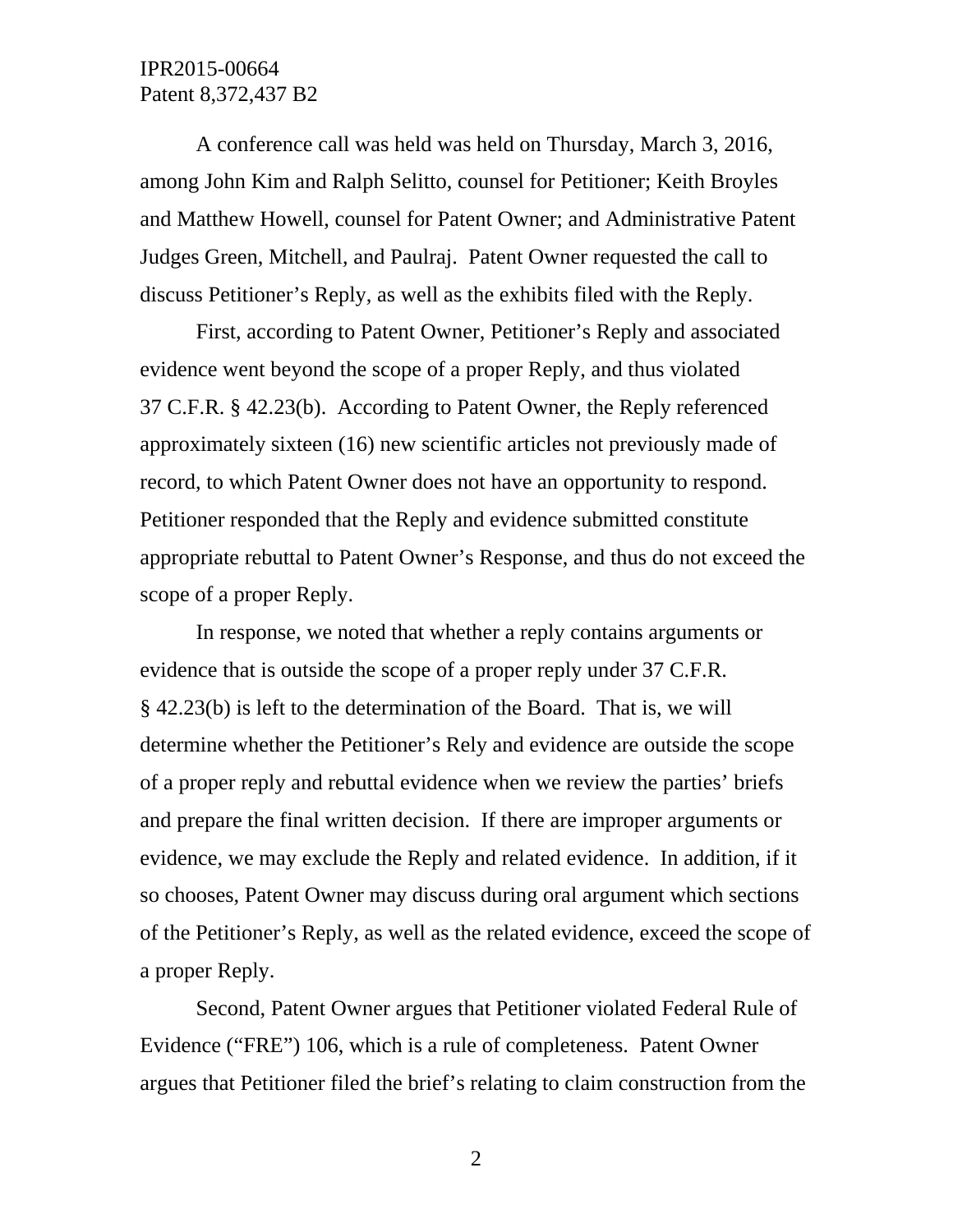### IPR2015-00664 Patent 8,372,437 B2

related district court litigation, but failed to file the transcript of the *Markman* hearing or the court's claim construction order. Petitioner responded that it had filed the complete district court briefing, which reflected Patent Owner's position as to claim construction up until the point of the *Markman* hearing.

 In response, we noted that Patent Owner could file the transcript of the *Markman* hearing as an exhibit, and it could address that evidence in the oral hearing.

 Third, Patent Owner requested authorization to file additional evidence to provide appropriate context to certain of the evidence filed by Petitioner with its Reply. Petitioner responded that the evidence to which Patent Owner was referring were to a book chapter authored by Patent Owner's expert, as well as certain publications cited therein. Thus, Petitioner asserted, FDE 106 only applied to submission of other portions of the book. We declined to authorize Patent Owner's request to submit this additional evidence at this late stage of the proceeding.

 Finally, Petitioner requested authorization to file its objections to Patent Owner's evidence that were timely served on Patent Owner, but not filed with the Board. Patent Owner did not oppose. Petitioner's request was granted.

3